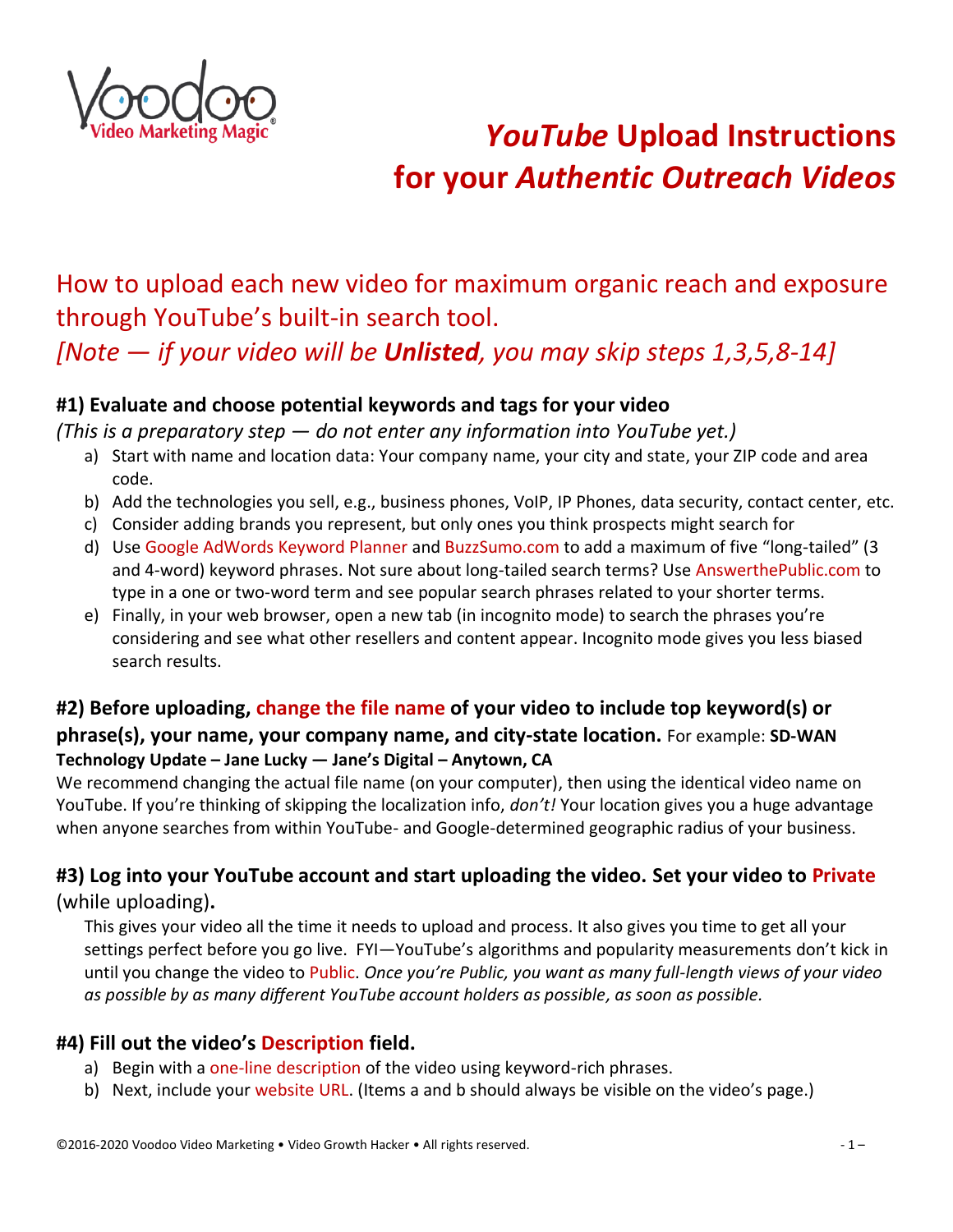- c) Paste in a complete transcript of the video narration. Word has it that YouTube indexes description fields containing 300 words or more.
- d) Below the transcript, include the following info and links (your own): Subscribe to our YouTube channel to learn more. Visit our websiteo: [http://www.yourwebaddress.com](http://www.yourwebaddress.com/) Facebook https://www.facebook.com/yourfacebookID LinkedIn: [http://www.linkedin.com/in/yourLinkedInaddress](http://www.linkedin.com/in/videogrowthhacker)
- e) Paste the video's own Share link (short URL) at the end of your Description.

#### **#5) Add Tags to your video data (these work like hashtags).**

Tags categorize your video so the search algorithm can find and recommend it.

- a) Enter the top ten words and phrases that apply your video in the tags area. If your video were about hamsters doing handsprings, you'd tag hamsters, handsprings and hamster handsprings, along with related phrases like animal tricks.
- b) Your last tag should always be your own company tag, for example *Converged Digital.* The more you use your own tag in conjunction with other relevant tags, the more YouTube will begin recommending your videos to subscribers and others.

*Tip: In your Channel Settings, you can set up default tags that automatically apply to every upload to your YouTube channel. These save time. Just remember to remove any tags that don't apply to a new video and add tags that do apply.*

#### **#6 Visit the Advanced Settings panel..**.

Preferred settings (only suggestions—chose what's right for you):

- **a)** Comments>Allow; Show>Approved; Sort By>Top Comments; Users can view ratings
- **b)** License and rights ownership> Standard YouTube License
- **c)** Syndication>Everywhere
- **d)** Caption certification>This content has never aired on Television in the U.S.
- **e)** Distribution Options>Allow embedding>Notify Subscribers
- **f)** Age restrictions>Not enabled
- **g)** Category>Select your preferred category
- **h)** Video location > enter your City and State. Localization data can help people find your video when people search from your geographic area.
- **i)** Video language>English
- **j)** Community contributions>not enabled
- **k)** Recording date (optional)
- **l)** Video statistics>de-select until stats are where you want them
- **m)** 3D video>not enabled
- **n)** Content declaration>not enabled

**#7 Re-visit the Info & Settings panel > Choose your preferred thumbnail from the 3 options YouTube provides (or better yet, add a Custom Thumbnail – 1920 X 1080 pixels, jpg preferred).**